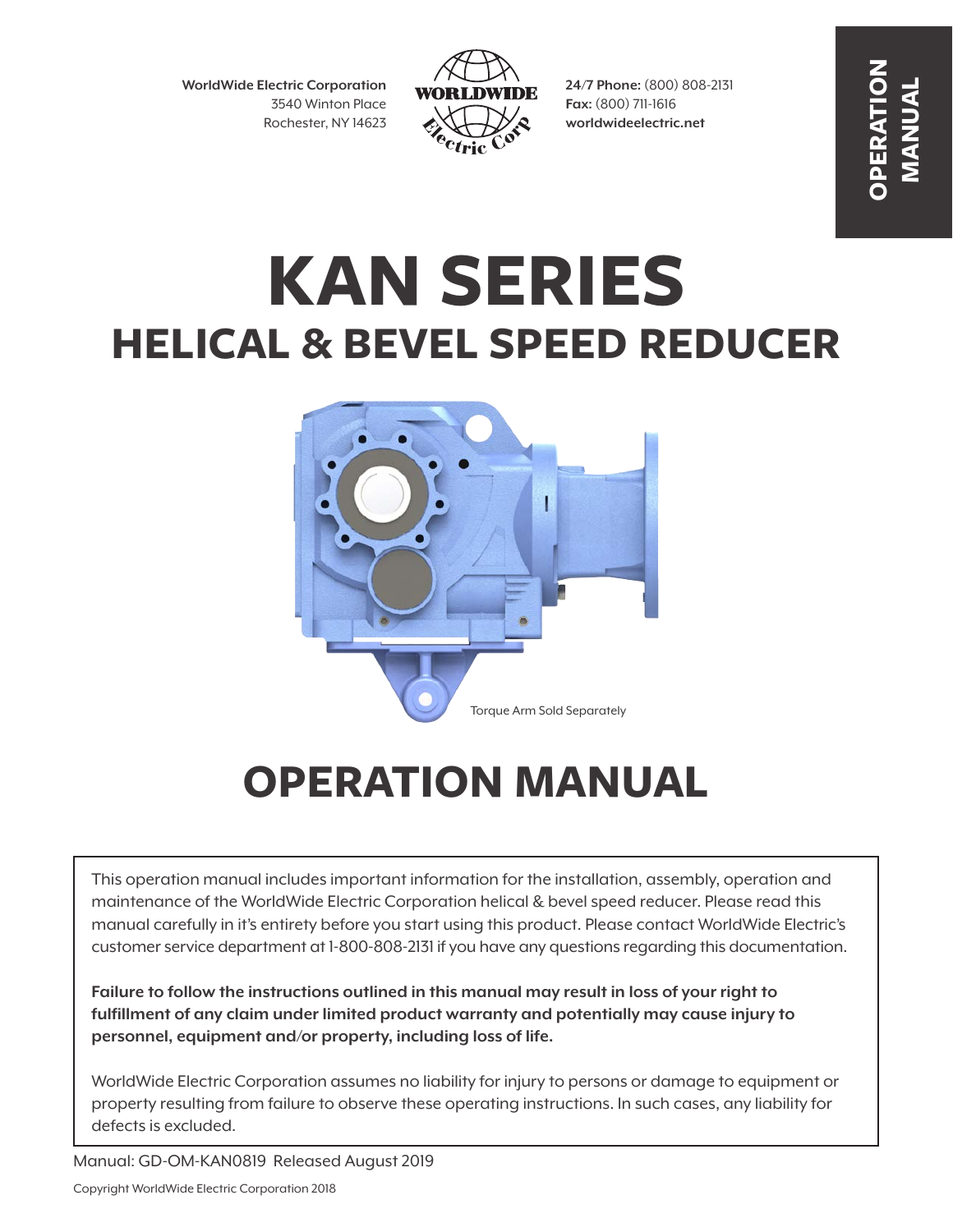#### **Table of Contents**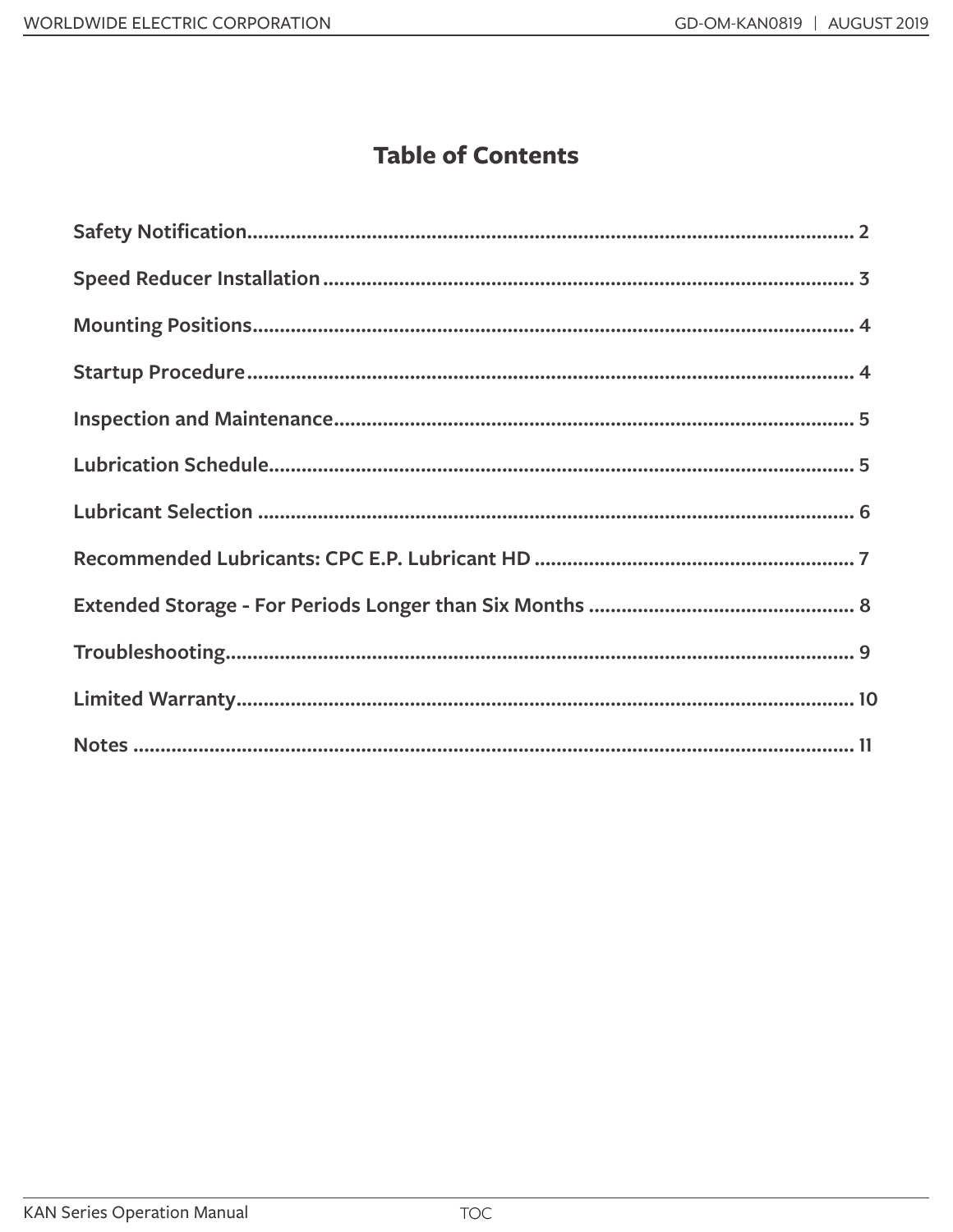#### **Safety Notification**



WARNING: Please read this entire manual before the assembly or operation of this helical & bevel speed reducer to ensure that all safety considerations have been exercised and that care and concern for persons and equipment have been fully understood.



#### WARNING: **FAILURE TO ADHERE TO THE INSTRUCTIONS IN THIS OPERATING MANUAL MAY RESULT IN SEVERE INJURY, INCLUDING DEATH AND DISMEMBERMENT.**

- 1. During the operation of this unit, to avoid harm to personnel, please take all necessary actions to protect personnel from all moving and rotating parts, and high temperature sections. There is a risk of burns caused by hot surfaces when this product is in use. Use properly rated protective gear when working with this unit.
- 2. Only qualified personnel should transport, store, install, assemble, connect, start-up, operate and maintain this unit.
- 3. When you first receive the helical & bevel speed reducer, please immediately inspect the outside packaging. If damage is apparent from shipping and transportation, please refuse shipment from the carrier and contact WorldWide Electric customer service immediately for unit replacement. Never install and operate damaged products.
- 4. Before physically moving the helical & bevel speed reducer, please ensure the lifting hole in the reducer casting has not been compromised during shipment. The lifting hole of this reducer is designed to bear the reducer's own weight. Please do not hang or suspend other items from any part of this unit, including the lifting hole. Before lifting, please make sure the lifting equipment to be used is properly rated for the weight load of this speed reducer.
- 5. Use the speed reducer only for its intended purpose.
- 6. Never operate or energize the unit without the necessary protection covers or housing firmly in place.
- 7. Always remove power to the motor before removal or replacement of the speed reducer.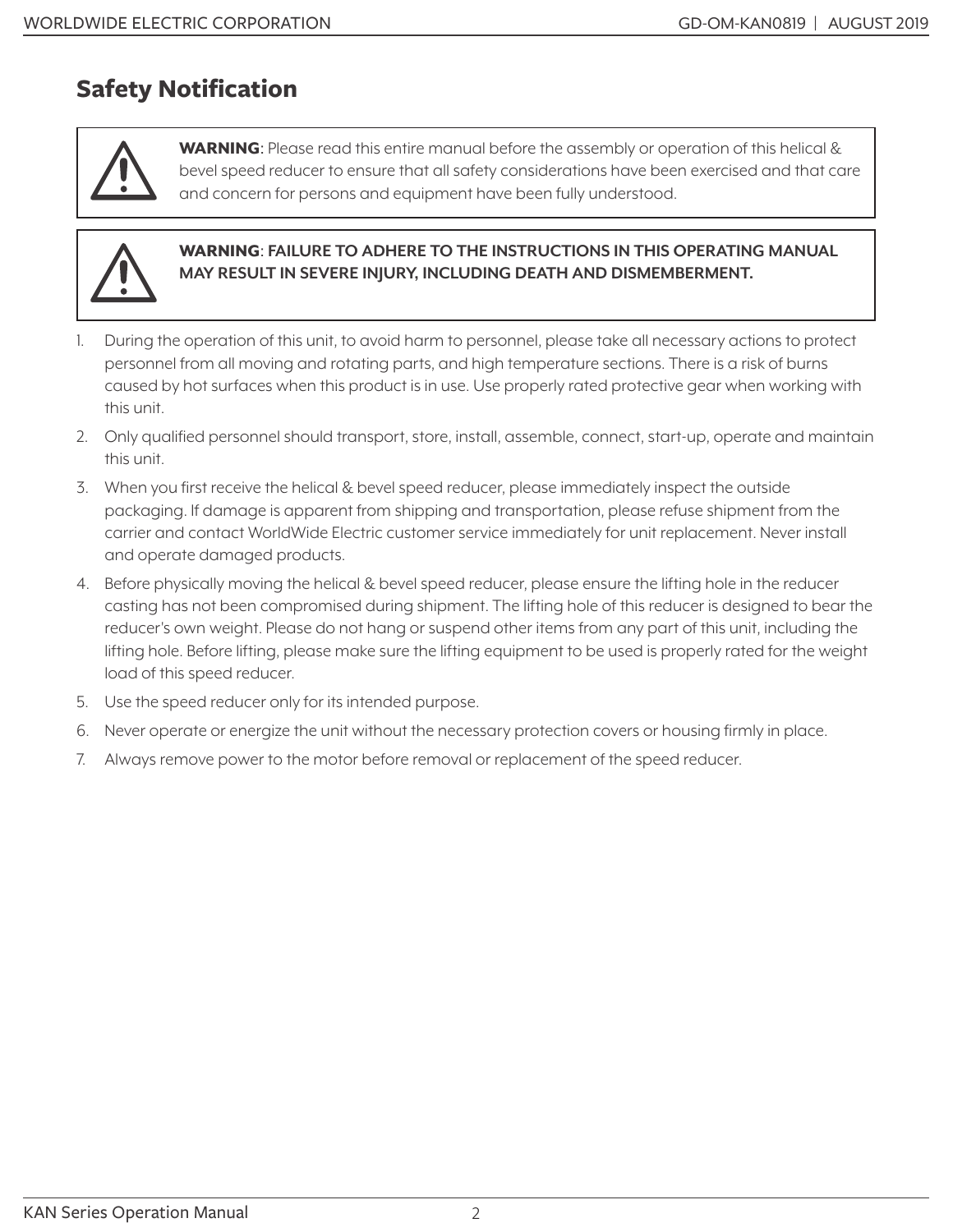### **Speed Reducer Installation**



NOTICE: Improper installation will cause damage to the speed reducer. Please read and familiarize yourself with every step of these installation instructions before beginning the installation process.

- 1. Before installation, please check the input horsepower and ratio and verify that they match the ratings on the punched nameplate of the speed reducer.
- 2. Clean all dirt from the surface of the flange before installation. During cleaning, be careful not to get cleaning solvents on any seals as cleaning solvents may damage the seals and void product limited warranty.
- 3. This speed reducer can be mounted in any of six install positions (M1, M2, M3, M4, M5, M6). Positions M5 and M6 require an oil fill baffle plate, which is preinstalled by the factory and will not affect mounting positions M1-M4. See MOUNTING POSITIONS for the definition of mounting positions M1–M6.
- 4. Install the speed reducer on a flat, stable and rigid foundation for accurate alignment to prevent damage to the reducer housing and the motor. The installation location should provide good air ventilation for the unit and allow for convenient oil filling and draining during unit maintenance. The suggested tolerance of flatness on the base is:

For size 77 or smaller: < 0.1mm/m For size 87 or larger: <0.2mm/m

- 5. Once the reducer is installed, before connecting the motor, turn the input quill of the reducer by hand to ensure it is turning freely and is not in a dead-lock condition.
- 6. WorldWide Electric speed reducers connect with NEMA frame motors using a quill style mount. Paint or spray the motor shaft with anti-seize compound before inserting the motor shaft into the speed reducer input quill. **NOTE:** on some reducers, the flange size will extend below the base of the speed reducer.
- 7. Once the motor and speed reducer are connected, run a no-load test on the motor and the speed reducer. Correct any abnormalities regarding misalignment before connecting the gearbox load and beginning regular operation.
- 8. To prevent the factory filled oil lubricant from splashing out during transportation, the brass vent breather plug has a rubber ring installed. Remove the rubber ring from the brass vent breather plug before start-up. This will allow the speed reducer to breathe to atmosphere and is necessary to ensure proper operation and prevent overheating.
- 9. To avoid an overload on the bearings of the output shaft, please refer to the overhung load (OHL) ratings in the catalog and ensure the reducer is sized properly for the overhung load.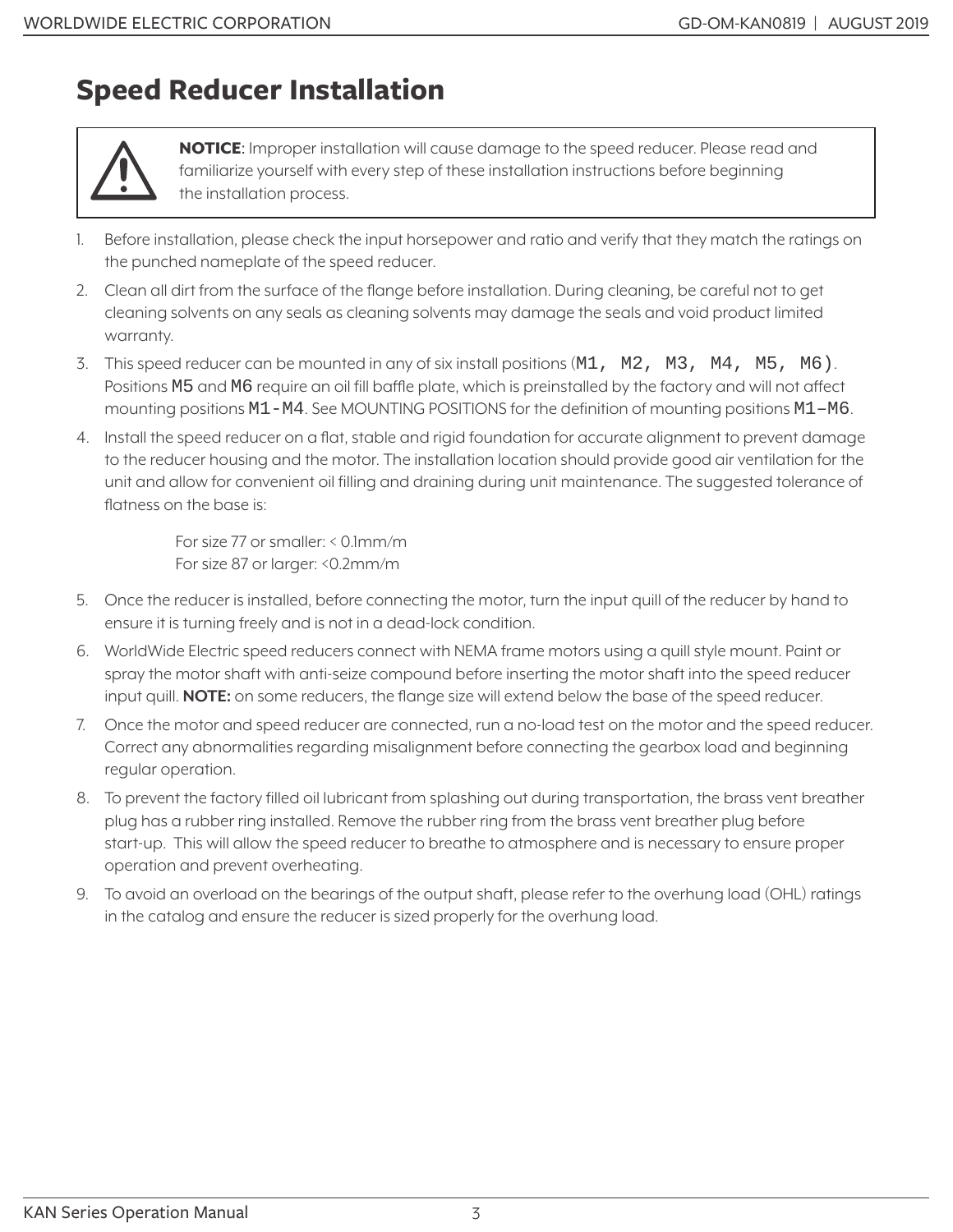## **Mounting Positions**



## **Startup Procedure**

- 1. **Check reducer oil level before starting up.** Please refer to the lubrication section on the next page for further introductions on proper unit lubrication. Unit lubrication requirements vary depending on mounting positions.
- 2. Run In Procedure This helical & bevel speed reducer **does not require** a run in procedure; however, the oil should be changed after the first 500 hours of operation.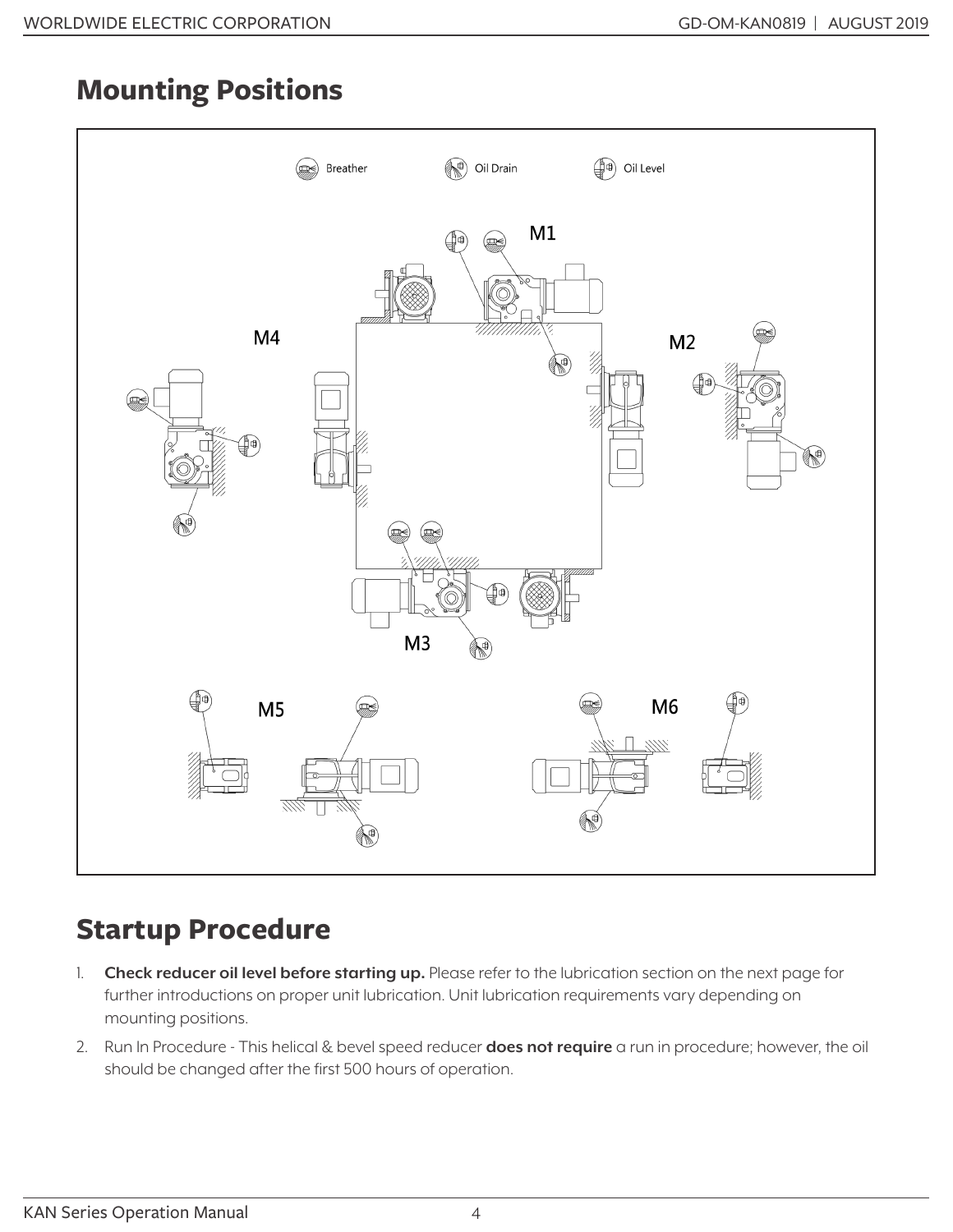#### **Inspection and Maintenance**

NOTICE: To ensure proper operation, please check oil quality and perform oil changes regularly.

- 1. Change the oil after the first 500 hours of use; subsequent oil changes are needed every 2,500 hours of operation. Regular checks on oil level and conditions are recommended on a more frequent basis.
- 2. Regularly inspect all seals for leaks. If leaks are present, discontinue use until seals have been replaced.
- 3. During regular operation, check for noise. Noise coming from the unit may indicate a broken bearing. Discontinue use until bearings have been replaced.
- 4. Regularly check the brass breather vent holes of the speed reducer and ensure sure all openings are free of clogs and debris. The exterior of the inline speed reducer should be kept clean. The unit housing dissipates heat and must be kept free of debris to reduce heat buildup.
- 5. Check installation bolts regularly and tighten as required.
- 6. Any replacement parts used should be equivalent to the original factory standards. When replacement parts are used, a running test should be conducted without load before the unit is returned to full operation.
- 7. **This equipment requires regular maintenance.** Keep a log of oil changes and bolt tightening. Log any equipment issues and all corrective actions taken for warranty records.

# **Lubrication Schedule**

1. All WorldWide Electric helical & bevel speed reducers arrive filled with the proper quantity lubricant for an M1 mounting position. If it is necessary to change the reducer mounting position, move the brass vent plug, oil gauge and drain plug to the correct position and fill or decrease the quantity of oil to the correct fill level specifications. The brass vent breather plug should always be located at the highest point above the oil fill level.



**NOTICE:** Failure to move the brass breather plug to the correct position for the selected mounting position may result in overheating of the unit, potentially causing damage to seals and bearings, and leading to leaks and eventual product failure.

- 2. A certain brand and specification of oil is required and unique to a particular helical & bevel speed reducer. Do not mix different brands or specifications of oils. Oil suggestions for WorldWide Electric units are shown on page 6.
- 3. Before replacing existing oil, completely flush and drain the interior of the reducer.
- 4. During the operation, if the unit heats up over 80°C or if any abnormal noise occurs, please shut down the unit immediately. Check for proper oil fill, oil type, leaking seals and broken bearings and fix or replace as necessary before restarting the unit again. Do not run the unit if problems exist.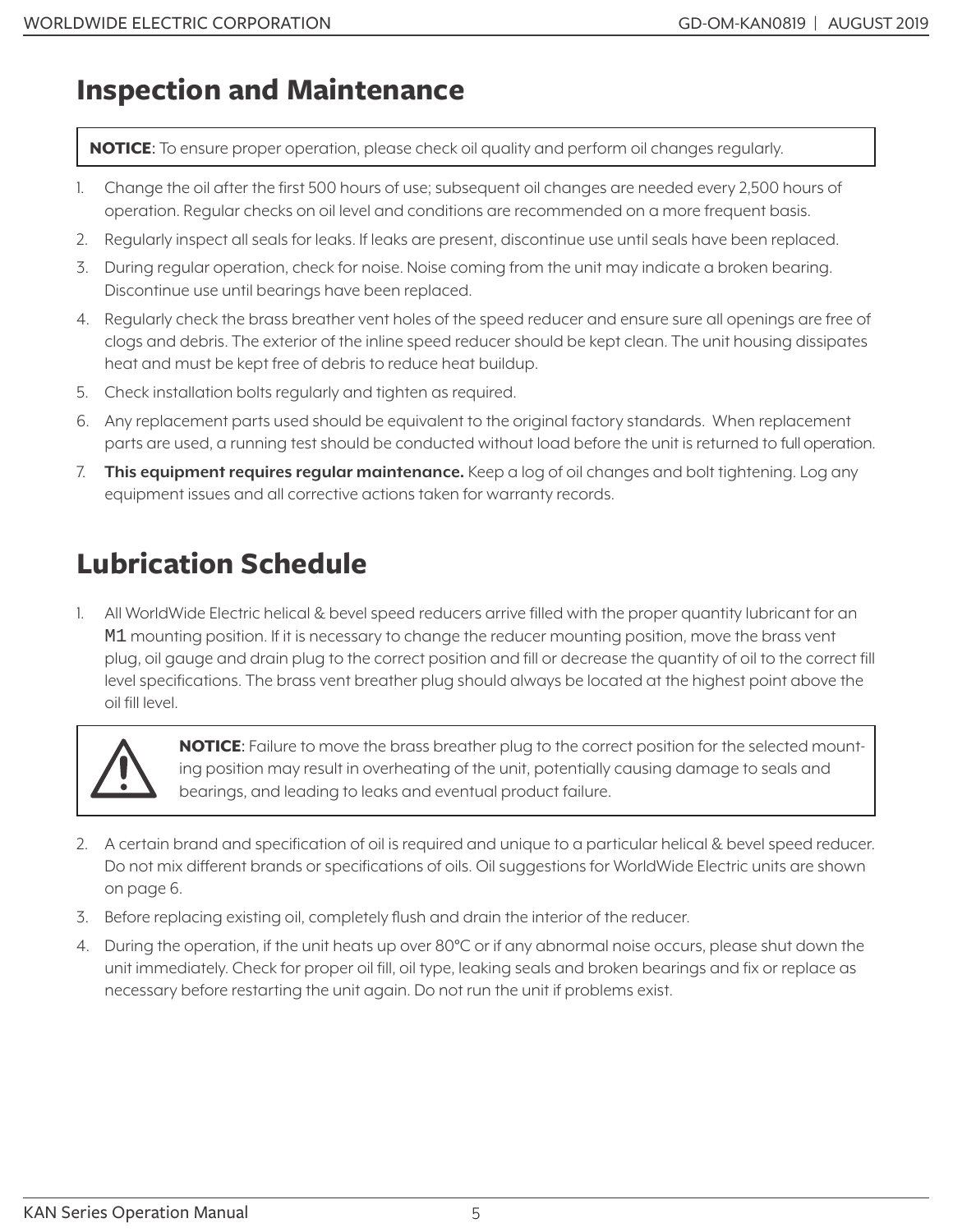## **Lubricant Selection**

| <b>STANDARD LOAD, 1750 RPM INPUT</b> |            |               |               |              |  |  |
|--------------------------------------|------------|---------------|---------------|--------------|--|--|
| Temperature (Deg C)                  | <b>CPC</b> | <b>ISO VG</b> | <b>Mobil</b>  | <b>Shell</b> |  |  |
| $-30$ to $-15$                       | HD 100     | VG 100        | Mobilgear 627 | Omala 100    |  |  |
| $-15$ to $-3$                        | HD 150     | VG 150        | Mobilgear 629 | Omala 150    |  |  |
| $-3$ to 23                           | HD 220     | VG 220        | Mobilgear 630 | Omala 220    |  |  |
| 23 to 40                             | HD 320     | VG 320        | Mobilgear 632 | Omala 320    |  |  |
| 40 to 80                             | HD 460     | VG 460        | Mobilgear 634 | Omala 460    |  |  |

#### HEAVY LOAD, 1750 RPM INPUT

| Temperature (Deg C) | <b>CPC</b> | <b>ISO VG</b> | <b>Mobil</b>  | <b>Shell</b> |
|---------------------|------------|---------------|---------------|--------------|
| $-30$ to $-15$      | HD 150     | VG 150        | Mobilgear 629 | Omala 150    |
| $-15$ to $-3$       | HD 220     | VG 220        | Mobilgear 630 | Omala 220    |
| $-3$ to 23          | HD 320     | VG 320        | Mobilgear 632 | Omala 320    |
| 23 to 40            | HD 460     | VG 460        | Mobilgear 634 | Omala 460    |
| 40 to 80            | HD 680     | VG 680        | Mobilgear 636 | Omala 680    |

NOTE: On **Standard Loads** with output speeds > 100 RPM, please use CPC HD-220 E.P. lubricant or equivalent. On **Heavy Loads** with output speeds < 100 RPM, please use CPC HD-320 E.P. lubricant or equivalent.

| <b>LUBRICANT</b> (unit: liter) |      |                 |      |      |       |       |       |  |
|--------------------------------|------|-----------------|------|------|-------|-------|-------|--|
|                                |      | <b>Box Size</b> |      |      |       |       |       |  |
| <b>Position</b>                | 37   | 47              | 67   | 77   | 87    | 97    | 107   |  |
| M1                             | 0.50 | 0.80            | 1.10 | 2.10 | 3.70  | 7.00  | 10.00 |  |
| М2                             | 1.00 | 1.30            | 2.40 | 4.10 | 8.20  | 14.70 | 20.50 |  |
| M3                             | 1.00 | 1.60            | 2.70 | 4.60 | 8.80  | 15.70 | 24.00 |  |
| M <sub>4</sub>                 | 1.40 | 2.15            | 3.70 | 5.90 | 11.10 | 20.00 | 32.40 |  |
| M5                             | 1.00 | 1.60            | 2.60 | 4.40 | 8.00  | 15.70 | 24.00 |  |
| М6                             | 1.00 | 1.60            | 2.60 | 4.40 | 8.00  | 15.70 | 24.00 |  |

NOTE: Units ship from the factory prefilled with HD320 mineral oil for an M1 mounting position. Operator must add or take away oil if alternative mounting positions are required. Recommended oil fill volumes are shown in the table above, but these values are estimates and should not be used exclusively to correctly set the reducer oil level – **ALWAYS** fill the reducer to the correct oil level plug and recheck after one (1) week of use.

NOTE: For more information, including oil drain / fill / gauge plug locations please refer to manual GD-LS-KAN0418.R01, available at the WorldWide Electric website.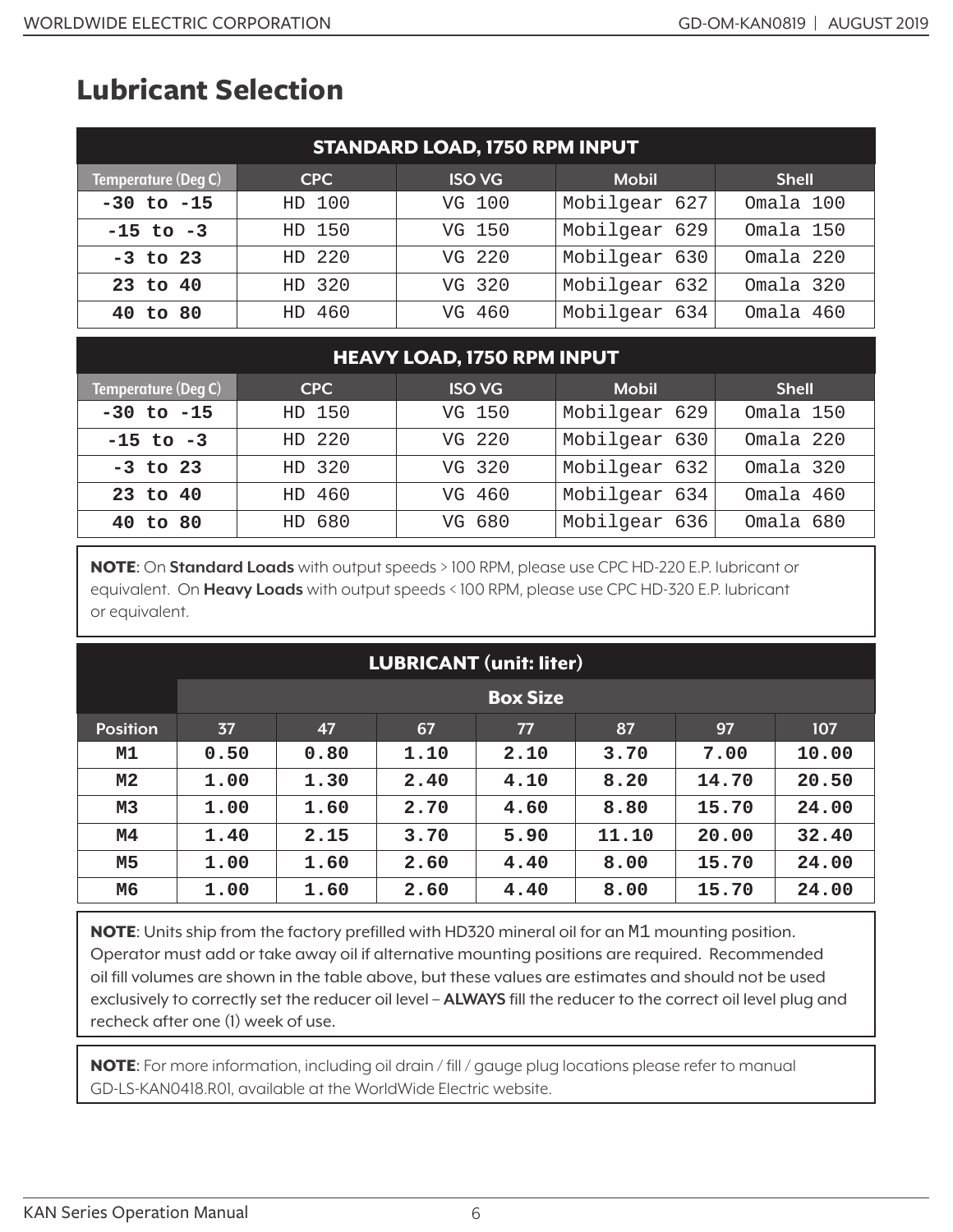#### **Recommended Lubricants: CPC E.P. Lubricant HD**

NOTE: Units ship from the factory filled with CPC E.P. Lubricant HD. More information about CPC Lubricants is available below.

CPC E.P. Lubricants HD are engineered for exceptional metal surface adhesion and are formulated from highly refined base oils and special additives, including EP (extreme pressure) additives, anti-oxidation, anti-rust, anti-foamers, and more. CPC Lubricants also contain sulfur-phosphorus EP additives to form tenacious oil film on metal surfaces that can endure high E.P. and vibration load to prevent gear surface overheating and premature, excessive wear. These oils pass FZG gear test (DIN 51354) with pass load stage 12+.

These oils possess excellent oxidative stability, and effectively prevent gum formation and oil degradation for extended service. Suitable for lubrication of heavily loaded bearings and gears.

CPC E.P. Lubricants are available in three packages:

- Bulk (HD320, HD460, and HD680)
- 200 liter drum
- 19 liter pail (HD150, HD220, HD320 and HD460)

| <b>CPC E.P. LUBRICANT HD DATA</b> |                  |         |              |              |         |         |         |         |
|-----------------------------------|------------------|---------|--------------|--------------|---------|---------|---------|---------|
| <b>Grade Number</b>               | HD32             | HD68    | <b>HD100</b> | <b>HD150</b> | HD220   | HD320   | HD460   | HD680   |
| Gravity API, 15.6°C               | 30.4             | 28.5    | 27.8         | 27.1         | 26.5    | 25.9    | 25.3    | 24.4    |
| Viscosity, Kin. cSt @40°C         | 31.15            | 67.2    | 98.1         | 143.6        | 212.2   | 310.5   | 440.4   | 656.2   |
| @100°C                            | 5.26             | 8.62    | 11.16        | 14.38        | 18.59   | 23.70   | 29.80   | 38.68   |
| <b>Viscosity Index</b>            | 99               | 99      | 99           | 98           | 97      | 96      | 96      | 96      |
| Pour Point °C                     | -18              | -18     | -18          | -18          | -18     | $-18$   | -18     | $-12$   |
| Flash Point, COC, °C              | 224              | 240     | 256          | 264          | 278     | 290     | 310     | 316     |
| Color, D1500                      | L <sub>3.0</sub> | 3.0     | L4.0         | 4.0          | L4.5    | 4.5     | 4.5     | L5.0    |
| TAN, mgKOH/g                      | 0.75             | 0.75    | 0.75         | 0.75         | 0.75    | 0.75    | 0.75    | 0.75    |
| Timken EP, OK Load, Lbs           | 65               | 65      | 65           | 65           | 65      | 65      | 65      | 70      |
| Carbon Residue, Rams, %           | 0.25             | 0.27    | 0.34         | 0.40         | 0.45    | 0.51    | 0.56    | 0.64    |
| Sulfated Ash, %                   | 0.04             | 0.04    | 0.04         | 0.04         | 0.04    | 0.04    | 0.04    | 0.04    |
| <b>Product Number</b>             | LA82032          | LA82068 | LA82100      | LA82150      | LS82220 | LS82320 | LS82460 | LS82680 |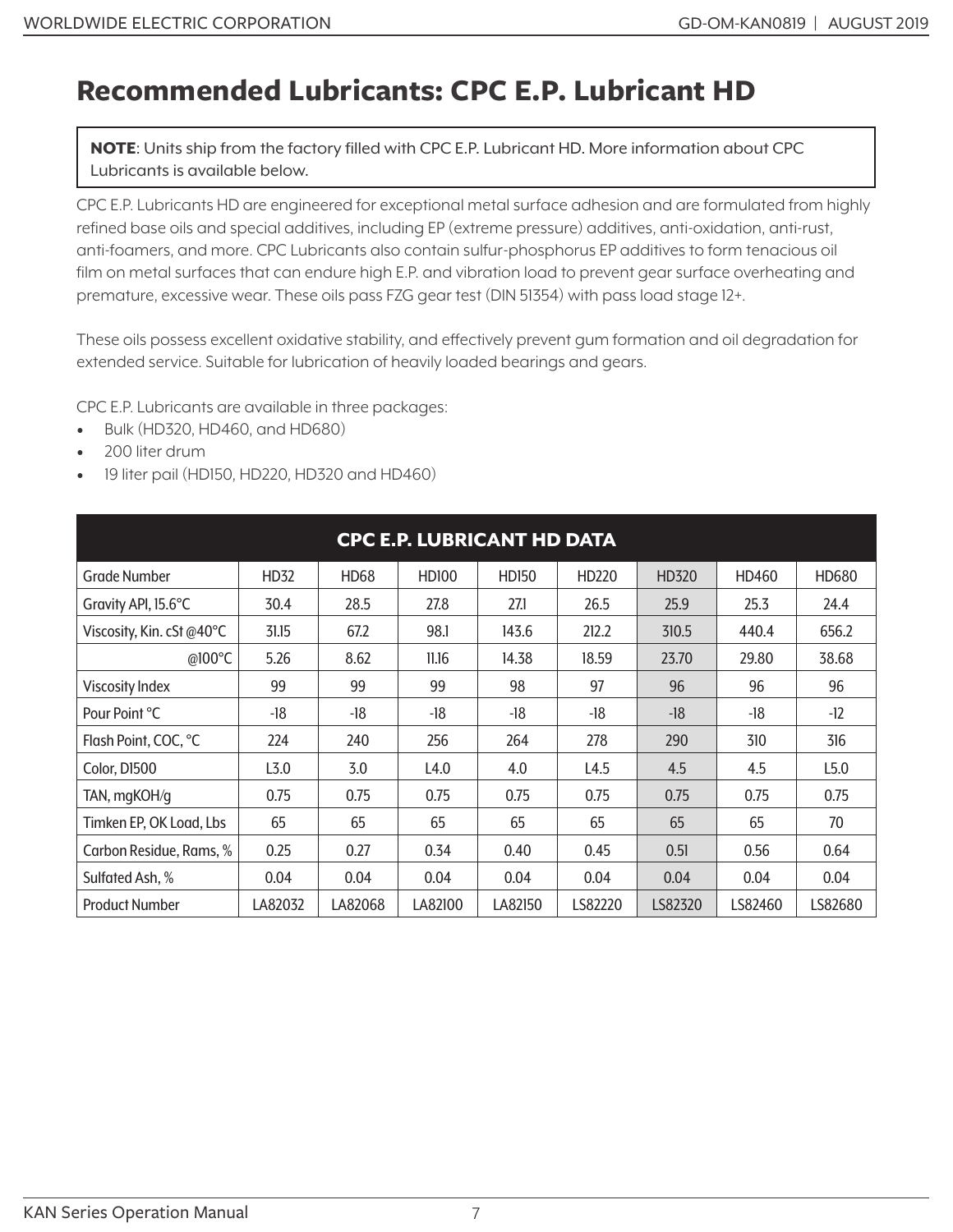### **Extended Storage - For Periods Longer than Six Months**



NOTICE: If the speed reducer will not be installed immediately and will be in storage for a period of time that exceeds six months, follow these specific special storage requirements, as outlined below.

- 1. If it is known in advance of placing an order that the reducer unit will be stored for an extended period, please notify WorldWide Electric prior to order placement. WorldWide Electric can arrange to have units shipped with special corrosion inhibitors and special packaging for long-term storage. If long-term storage preparation from WorldWide Electric is not an option, or preparation must be handled after delivery, apply anti-corrosion inhibitors on all non-coated parts, including the input shaft, output shaft, flange, and foot mounts. **All units placed in long term storage, regardless of who prepared the units, should be stored under a waterproof cover and care should be taken to keep the units free of dust and debris.**
- 2. Units should be stored in a dry, dust free environment. Avoid exposing the units to sunlight during storage. Keep the units away from humidity and heat sources.
- 3. All units should be stored in a temperature-controlled environment, between 5 degrees and 40 degrees Celsius.
- 4. If the storage time exceeds 2 years, units must be examined carefully before use. Examine units for rust. *Do not place units with rust present into operation.* Check all bearings, seals, oil fill levels and oil specifications before use. Refer to the Lubrication section (page 4) of this manual for proper oil specifications. Contact WorldWide Electric if new replacement parts are required to restore the unit to original condition.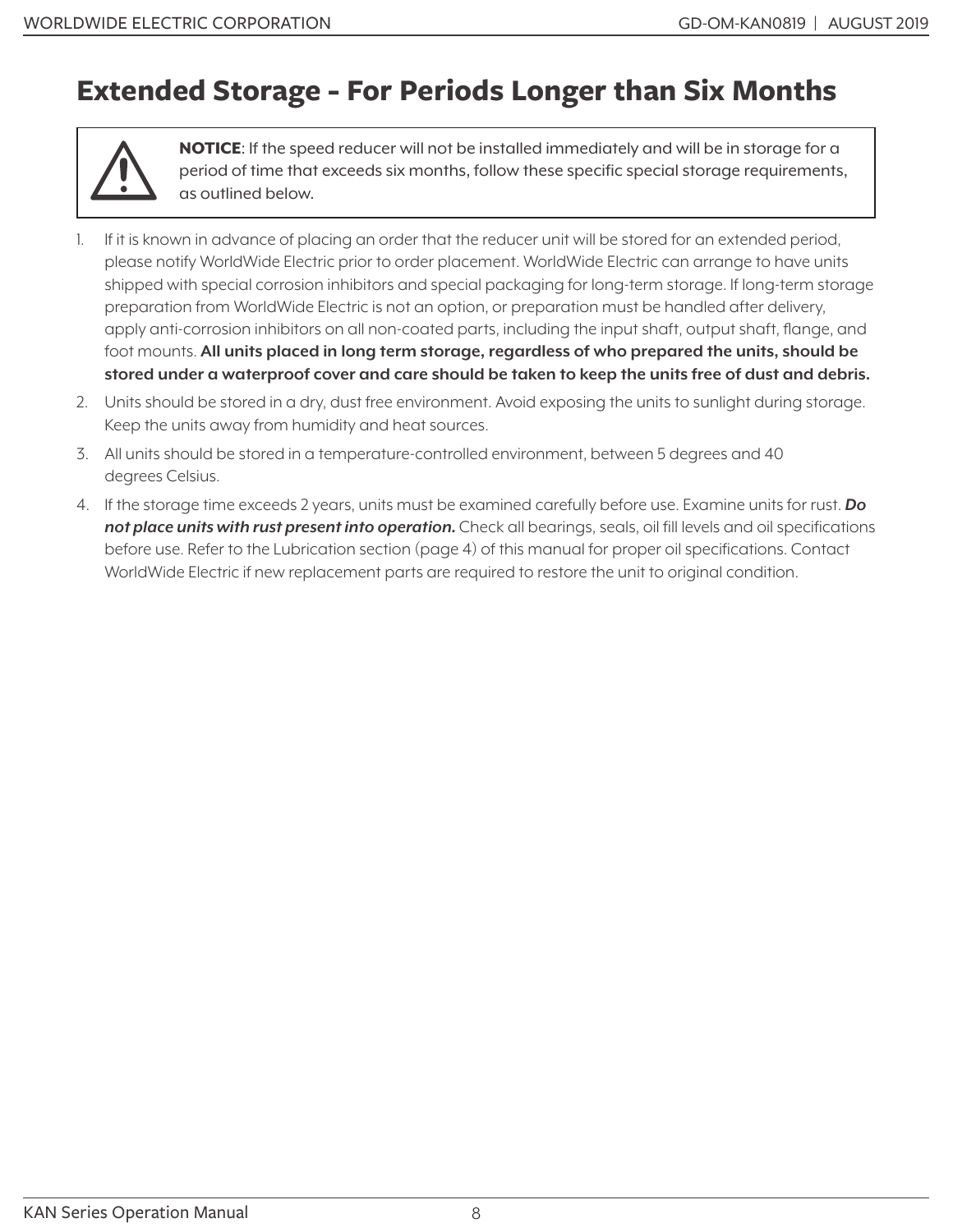# **Troubleshooting**

| Problem                                                  | Cause                                                                                                                                                                                                                                             | <b>Remedy</b>                                                                                                                                                                                        |  |  |
|----------------------------------------------------------|---------------------------------------------------------------------------------------------------------------------------------------------------------------------------------------------------------------------------------------------------|------------------------------------------------------------------------------------------------------------------------------------------------------------------------------------------------------|--|--|
| Overheating                                              | Overload<br>1.<br>2.<br>Lubricant oil overfill or shortage<br>Improper lubricant oil<br>3.<br>Extra friction on oil seal (lack of<br>4.<br>lubricant)                                                                                             | Adjust to proper loading<br>1.<br>Add or remove lubricant to the<br>2.<br>level of oil gauge<br>Change lubricant oil to proper oil<br>3.<br>Apply oil at the oil seal<br>4.                          |  |  |
| <b>Noise</b>                                             | Consistent noise<br>1.<br>• improper gear contact<br>• bearing damaged<br>Screaming noise<br>2.<br>• bearing gap too small<br>· lubricant oil shortage<br>Inconsistent noise<br>$\overline{3}$ .<br>· debris object inserted<br>• bearing damaged | Repair gears or replace bearing<br>1.<br>Replace bearing or replace oil<br>2.<br>lubricants to proper<br>specification level<br>Remove debris & replace<br>3.<br>lubricant oil or<br>replace bearing |  |  |
| <b>Vibration</b>                                         | Gear wear<br>1.<br>2.<br>Debris inside<br>3.<br>Bearing worn out or otherwise<br>damaged<br><b>Bolt loose</b><br>4.                                                                                                                               | Replace gear<br>1.<br>Remove debris & replace<br>2.<br>lubricant oil<br>3.<br>Replace bearing<br>Tighten bolt<br>4.                                                                                  |  |  |
| <b>Oil Leakage</b>                                       | Oil seal damage<br>1.<br>Gasket damage<br>2.<br>Loose drain plug<br>3.<br>Loose covers or flange<br>4.                                                                                                                                            | Replace oil seal<br>1.<br>Replace gasket<br>2.<br>Tighten drain plug<br>3.<br>Tighten bolts<br>4.                                                                                                    |  |  |
| <b>Input and Output</b><br><b>Shaft Failure</b>          | Gear-bound caused by overheat<br>1.<br>2.<br>Bearing damage<br>Debris between gears<br>3.                                                                                                                                                         | Adjust or replace gears<br>1.<br>2.<br>Replace bearing<br>Remove debris, clean inside,<br>3.<br>replace lubricant oil                                                                                |  |  |
| <b>Input Shaft Fails to</b><br><b>Drive Output Shaft</b> | Gear wear<br>1.<br>2.<br>Damage to key connecting gear<br>and output shaft<br>Input shaft broken<br>3.<br>Output shaft broken<br>4.                                                                                                               | Replace gears<br>1.<br>Replace key<br>2.<br>Replace input shaft<br>3.<br>Replace output shaft<br>4.                                                                                                  |  |  |
| <b>Gear Worn Out</b>                                     | Overload<br>1.<br>2.<br>Improper lubricant oil<br>Insufficient lubricant oil<br>3.<br>Excessive ambient temperature<br>4.                                                                                                                         | Adjust to proper loading<br>1.<br>Change to proper lubricant oil<br>2.<br>Refill lubricant oil<br>3.<br>Improve ventilation<br>4.                                                                    |  |  |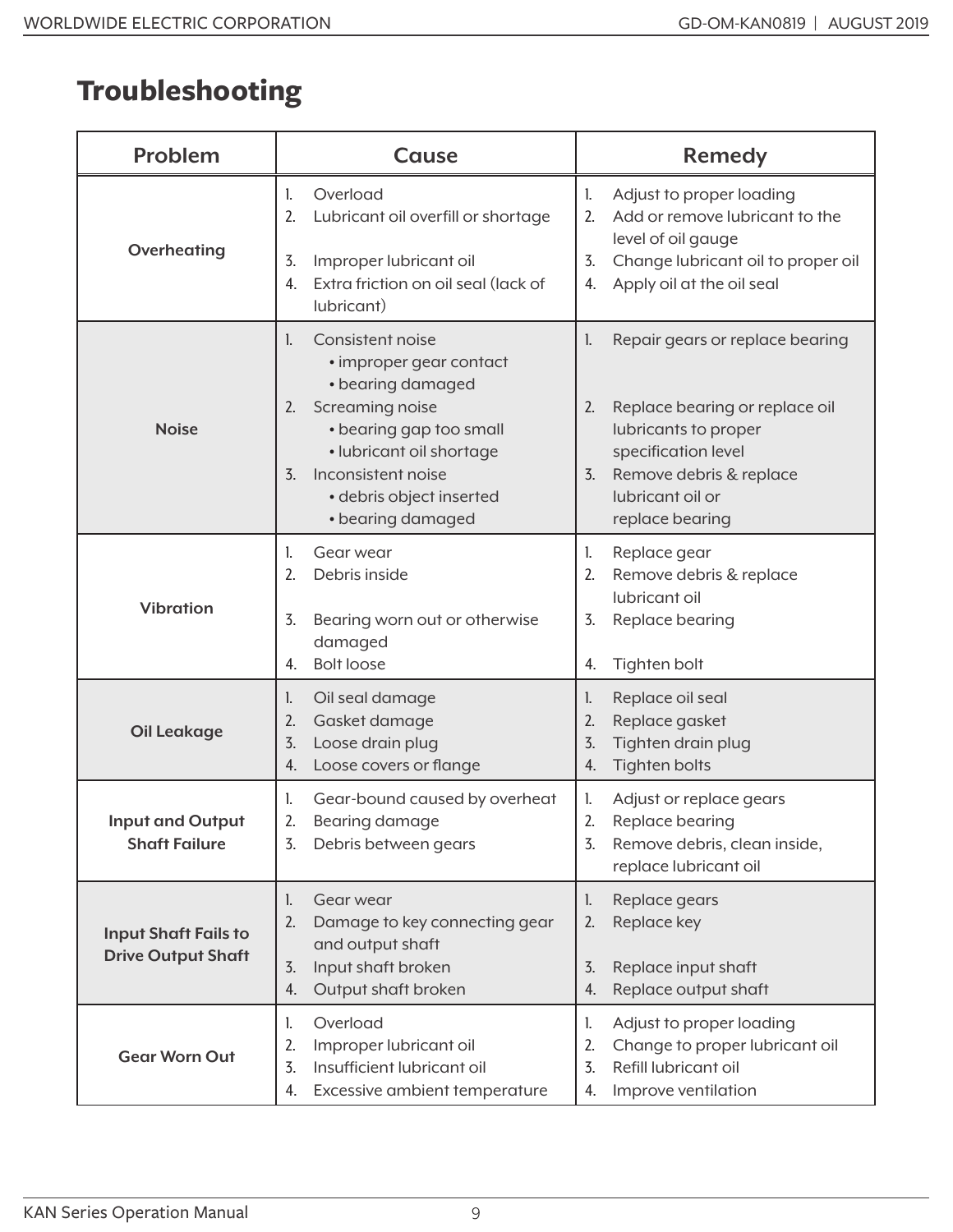# **Limited Warranty**

WorldWide Electric Corporation (The Company) warranties its helical & bevel (KAN series) speed reducer to be free from defects in materials or workmanship to the original purchaser for a period of two years from the date of sale (invoice).

For this warranty to be effective, this product must be installed, used and maintained by the original purchaser in accordance with good industry standards. The warranty does not cover normal wear, tear and erosion from use, misuse, abuse or corrosion.

In the event of failure, it shall be the responsibility of the original purchaser to notify The Company either in writing or by telephone to make arrangements for correction of the problem. The purchaser shall be responsible for transportation charges connected with the return, exchange or repair of parts. Returns found defective upon inspection by our warranty department or authorized warranty service agent will be replaced free of charge.

The Company shall not be liable for any labor cost connected with the replacement of the equipment, the replacement of the parts or adjustments to the equipment by the purchaser or their contractor without the Company's prior written approval.

The Company, as exclusive remedy under this warranty, shall at it's option repair or replace defective items or, if agreed upon, refund the purchase price less reasonable allowance for depreciation in exchange for the product.

THE COMPANY MAKES NO OTHER WARRANTIES AND ALL IMPLIED OR EXPRESSED WARRANTIES AND REPRESENTATIONS, EXCEPT THAT OF TITLE, ARE DISCLAIMED. ALL IMPLIED WARRANTIES INCLUDING MERCHANTABILITY AND FITNESS FOR A PARTICULAR PURPOSE OR USE BUT NOT LIMITED TO JUST THOSE THAT ARE DISCLAIMED. LIABILITY FOR CONSEQUENTIAL, INCIDENTAL OR SPECIAL DAMAGES AND LOSSES UNDER ANY AND ALL WARRANTIES WHETHER IN CONTACT, TORT OR OTHERWISE, ARE EXCLUDED TO THE EXTENT EXCLUSION IS PERMITTED BY LAW.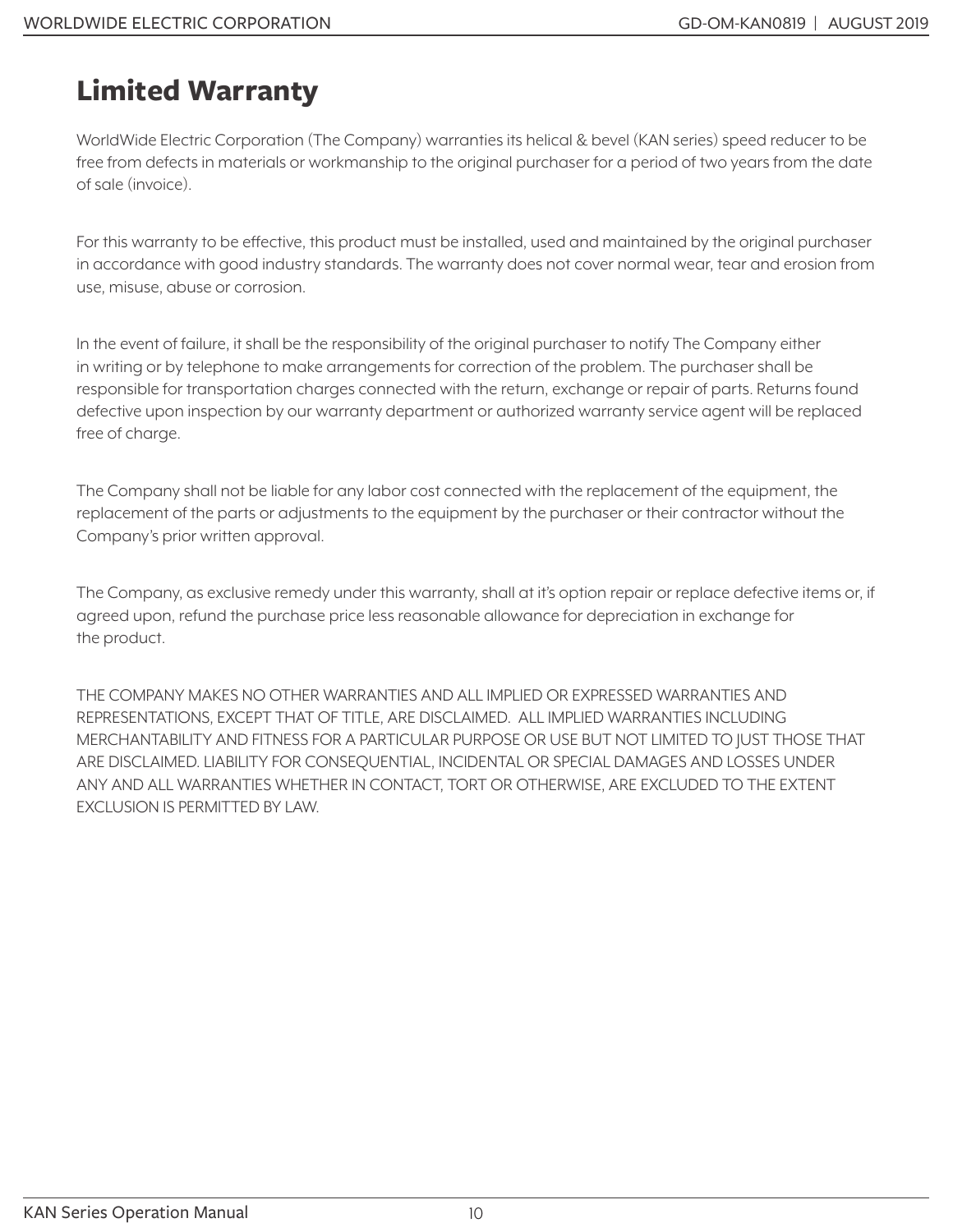#### **Notes**